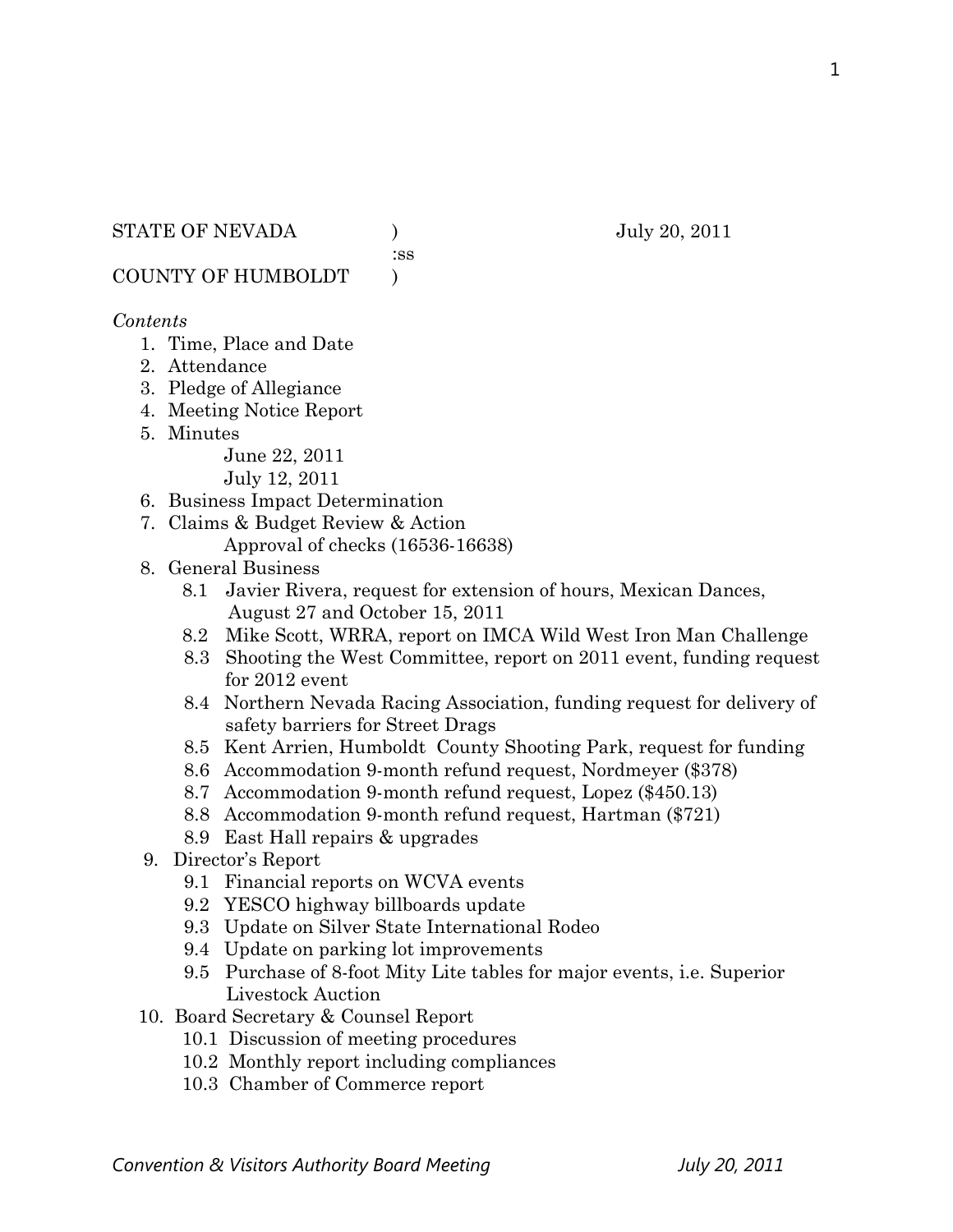- 10.4 Review & action if needed on annual reports to County Debt Management Commission & to Taxation on debt report and on 5-year capital improvement plan
- 10.5 Report on delinquencies and possible action on liens
- 10.6 East Hall carpet and painting projects update
- 10.7 Buckaroo Hall of Fame display loan agreement
- 10.8 Indoor roping arena status
- 10.9 Report on Mule Races jockey insurance audit for prior year
- 10.10Report on 2011 Legislature and some effects on WCVA
- 11. Board Administrator
	- 11.1 June reports
- 12. Other Reports
- 13. Next Meeting Date
- 14. Adjournment

#### **MINUTES, JULY 20, 2011**

- **1. Time, Place and Date.** The Winnemucca Convention and Visitors Authority met in regular session in full conformity with the law at the Winnemucca Convention Center, West Hall, Winnemucca, Nevada at 4:00 pm on Wednesday, July 20, 2011 with Chairman Terry Boyle presiding.
- *2.* **Attendance.** *Convention and Visitors Authority Board Officials Present:* 
	- Bill Macdonald Secretary and Counsel Kendall Swensen Board Administrator

Terry Boyle Chairman and Hotel Representative Rodd William Stowell Vice Chairman and Business Representative Don Stoker Treasurer and Motel Representative Dan Cassinelli County Representative

*Convention and Visitors Authority Board Officials Absent:*  Joyce Sheen City Representative

*Staff Members Present:*  Kim Petersen Director Shelly Noble Administrative Clerk

*Staff Members Absent:*  None

*Others Present:*  Mike Scott Scofield John Welch Dave Selesnick Michael Michaelsen Darrel Field Kent Arrien

*Convention & Visitors Authority Board Meeting July 20, 2011*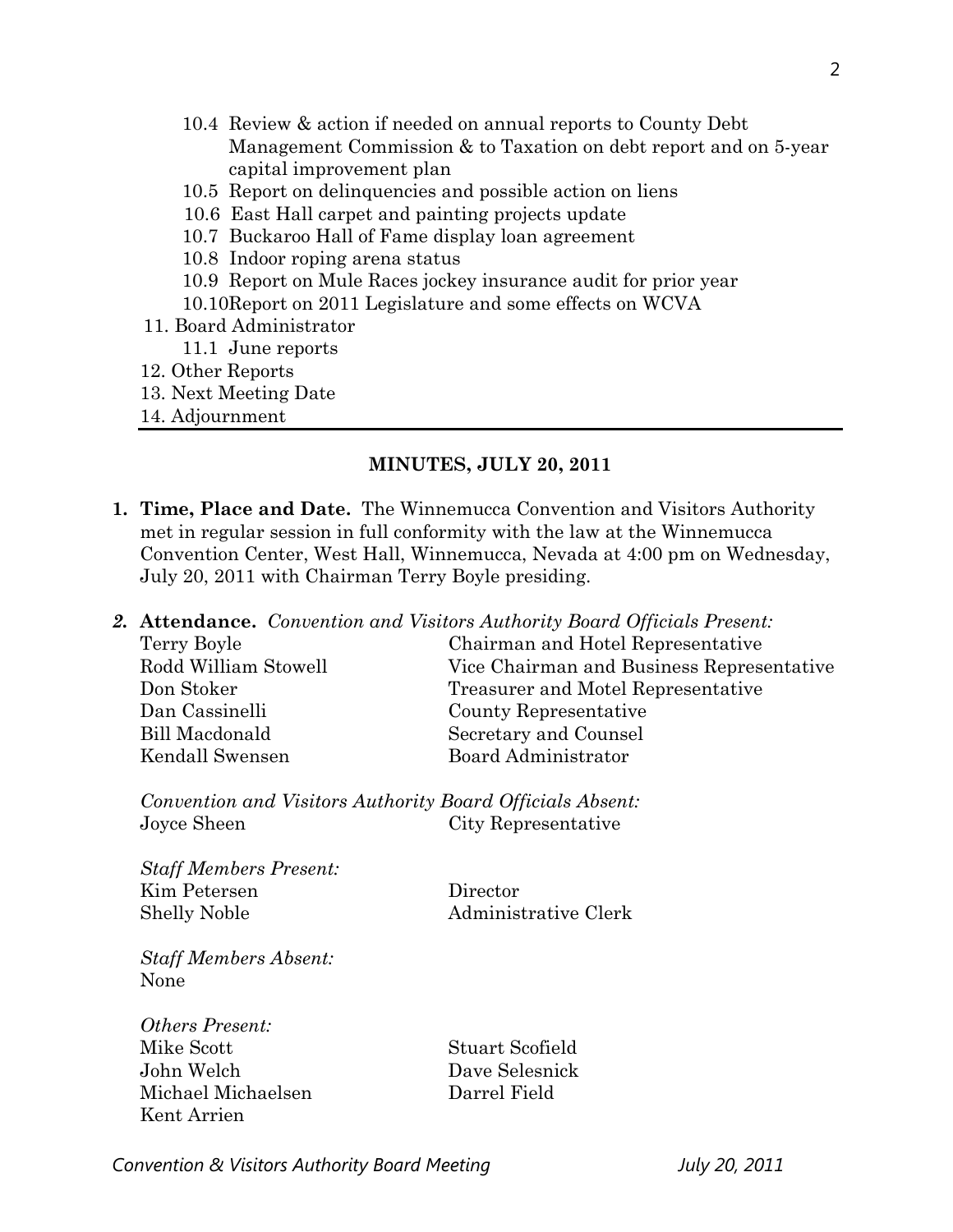#### **3. Pledge of Allegiance.**

#### **4. Meeting Notice Report.**

Chairman Boyle reported that notice, including meeting agenda, was posted by Shelly Noble by 9:00 am Friday, July 15, 2011 at Humboldt County Library, Court House, Post Office, City Hall and Convention Center West Hall. No persons have requested mailed notice during the past six months.

#### **5. Minutes.**

Prior meeting minutes of June 22, 2011 and July 12, 2011 were reviewed.

*Don Stoker made a motion to accept the minutes of the June 22, 2011 meeting. Motion carried, 4-0.* 

*Don Stoker made a motion to accept the minutes of the July 12, 2011 meeting. Motion carried 4-0. Dan Cassinelli abstained because he did not attend this meeting.* 

- **6. Business Impact Determination.** After review of the July 20, 2011 agenda, *Don Stoker made a motion that no proposed agenda item is likely to impose a direct and significant economic burden on a business or directly restrict formation, operation, or expansion of a business. The motion carried, 4-0.*
- **7. Claims.** The following claims were submitted for payment and approved on July 20, 2011:

| <b>BANK ACCOUNT</b> | <b>CHECK NUMBERS</b> | AMOUNT       |
|---------------------|----------------------|--------------|
| Nevada State Bank   | 16536-16638          | \$338,837.36 |

*Dan Cassinelli made a motion to approve all claims as submitted. The motion carried, 4-0.* 

#### **8. General Business.**

## **8.1 Javier Rivera, request for extension of hours, Mexican Dances, August 27 and October 15, 2011**

Mr. Rivera was not present for this meeting. No action taken.

## **8.2 Mike Scott, WRRA, report on IMCA Wild West Iron Man Challenge**

For this event, they had over 30 cars compete both nights. Between gate receipts and money paid out this event lost approximately \$4,293. Mike feels that this event has the potential to be much more successful. This was just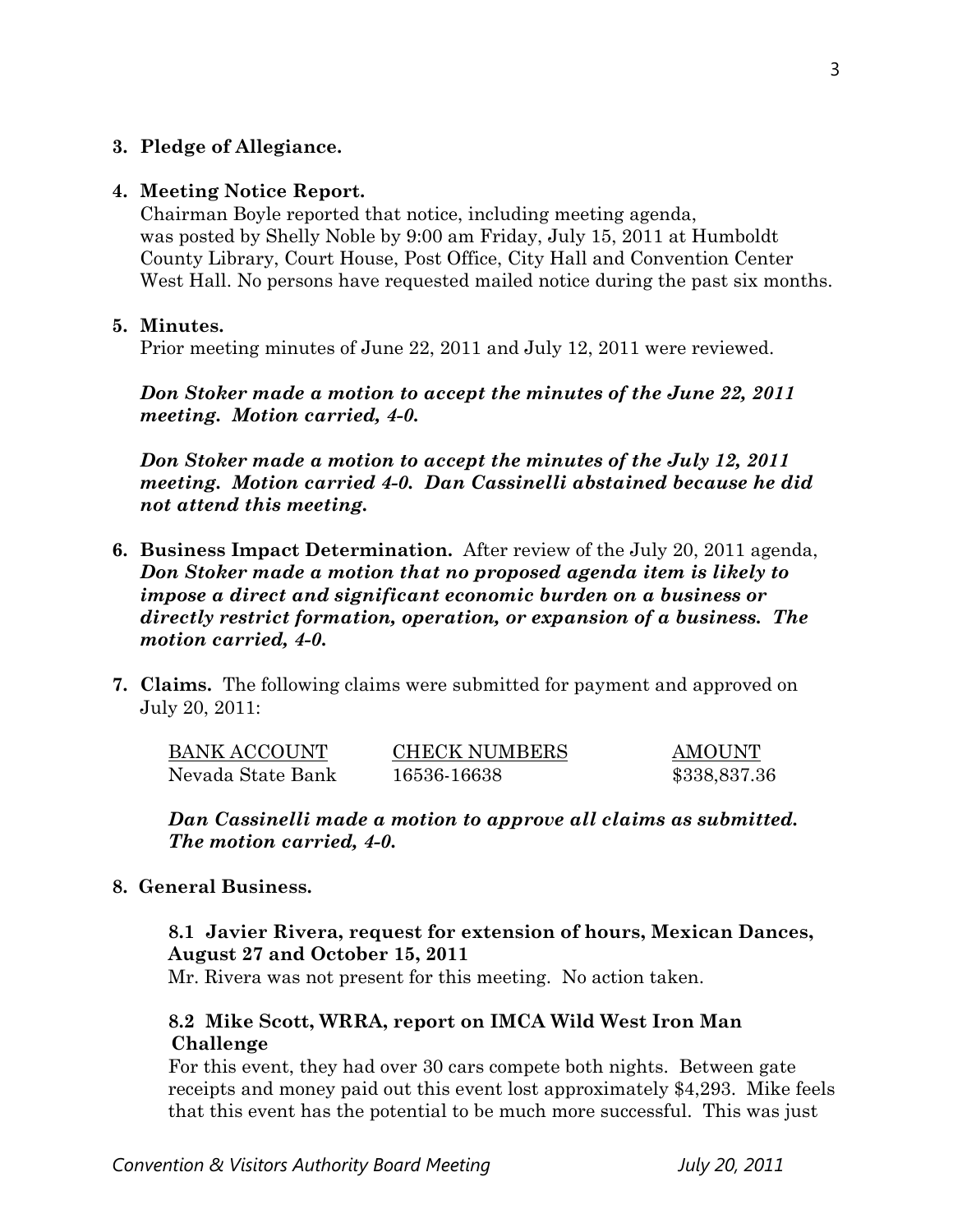the first year and in future years we will get better nights for the races here which should help to bring more drivers to town. Rodd felt that the IMCA organization really didn't promote it as much as they could have. As far as the rest of the race season, they have had some races that were well attended and some that were not. The largest event of this season has been the races where they had a monster truck stunt show as part of the evening's entertainment. Other race nights that offered a specialty show in addition to the races did well too. Overall, this season is easily up 1000% from last season but it could be better. Mike tried to work with the NNRA on race dates but they were not interested in trying to coordinate their dates so that people can attend both types of racing. Since this board has funded both organizations, this is something we may need to take up with NNRA when they request future funding. When Mike asked to be placed on tonight's agenda he was not planning to ask for any funding. But, since then, Mike has been working with the monster truck promoter and would like to request a grant to bring another truck to town for their final sanctioned race on August 26. Since this was not on the agenda Mike will return next month to make this formal request.

#### **8.3 Shooting the West Committee, report on 2011 event, funding request for 2012 event**

Registrations for the 2011 event were down slightly but, overall, the event made a slight profit due to an effort to reduce expenditures. The STW Committee made a vigorous effort to get people to fill out surveys on how long they stayed in town and where they spent their money. According to their data the average stay was 3.2 nights, totaling 589 room nights. Terry expressed some concern that this committee was supposed to be working towards self sufficiency but these funding requests don't seem to reflect this trend. For the 2012 event, the STW Committee is requesting a \$5,000 underwriting, \$10,000 grant and a facility grant of \$6,195. These are the same amounts that were awarded for the 2011 event. *Don Stoker made a motion approving a \$5,000 underwriting, \$10,000 grant and a \$6,195 facility grant for the 2012 Shooting the West Photo Symposium***.**  *Shooting the West will still be responsible for the other customary Convention Center charges. Motion carried, 4-0.*

## **8.4 Northern Nevada Racing Association, funding request for delivery of safety barriers for Street Drags**

Darrel Field is here on behalf of the NNRA to request funding for concrete safety barriers for the Street Drags that are held in conjunction with Fifties Fever. Last year this board approved a \$6,500 grant which was to be used for transporting barriers that were located in California. When association members went to complete the transaction these barriers were found to be deteriorating and not conducive for use as safety barriers. The check was returned to WCVA. This year barriers were again located. This time they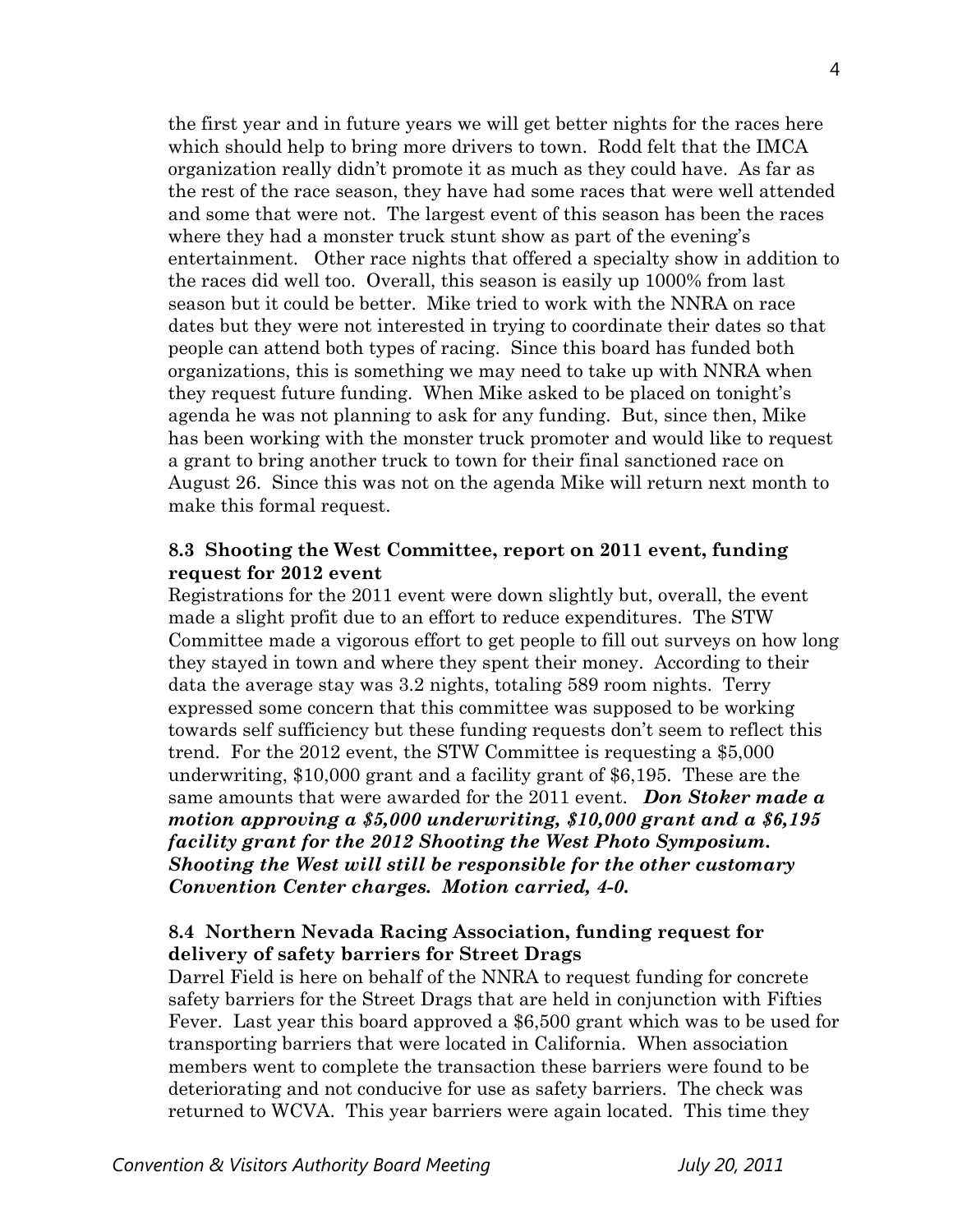are in good condition and the total cost of the barriers and transportation is \$15,000. The NNRA is willing the contribute \$5,000 but is requesting the remaining \$10,000 from the WCVA. The Street Drags are an integral part of Fifties Fever and the barriers can be used at the drag strip as well. *Don Stoker made a motion authorizing a\$10,000 grant to NNRA to be used towards purchase of concrete safety barriers for the Street Drags and at the drag strip. Motion carried, 4-0.* 

## **8.5 Kent Arrien, Humboldt County Shooting Park, request for funding**

Over the years a lot of effort has gone into making this shooting park a topnotch facility. Improvements continue to be made with grant funds and inkind donations. At this time, however, there is no seating for spectators. Kent would like to purchase 9 8-foot thermal plastic benches with backs that would be anchored in concrete at each canopy. The total cost of these benches would be approximately \$3,400. There was a discussion about the location of some similar benches that the city installed several years ago near local businesses but then were forced to remove after local vagrants used them for sleeping. Kent will try to locate these benches to see if they will work. If he is successful, they could be refurbished which would save some money. *Dan Cassinelli made a motion authorizing up to \$3,400 for the purchase or refurbishment of benches at the Humboldt County Shooting Park. Motion carried, 4-0.* 

**8.6 Accommodation 9-month refund request, Nordmeyer (\$378)** 

**8.7 Accommodation 9-month refund request, Lopez (\$450.13)** 

**8.8 Accommodation 9-month refund request, Hartman (\$721)** 

*Don Stoker made a motion to approve the 9-month accommodation tax refunds for Brett Nordmeyer (\$378), Del Lopez (\$450.13) and Mark Hartman (\$721). Motion carried, 4-0.*

**8.9 East Hall repairs & upgrades**  No report.

# **9. Director's Report.**

# **9.1 Financial reports on WCVA events**

These are included in the board packets.

# **9.2 YESCO highway billboards update**

No report. Kim is still waiting for the re-design of the Wendover sign.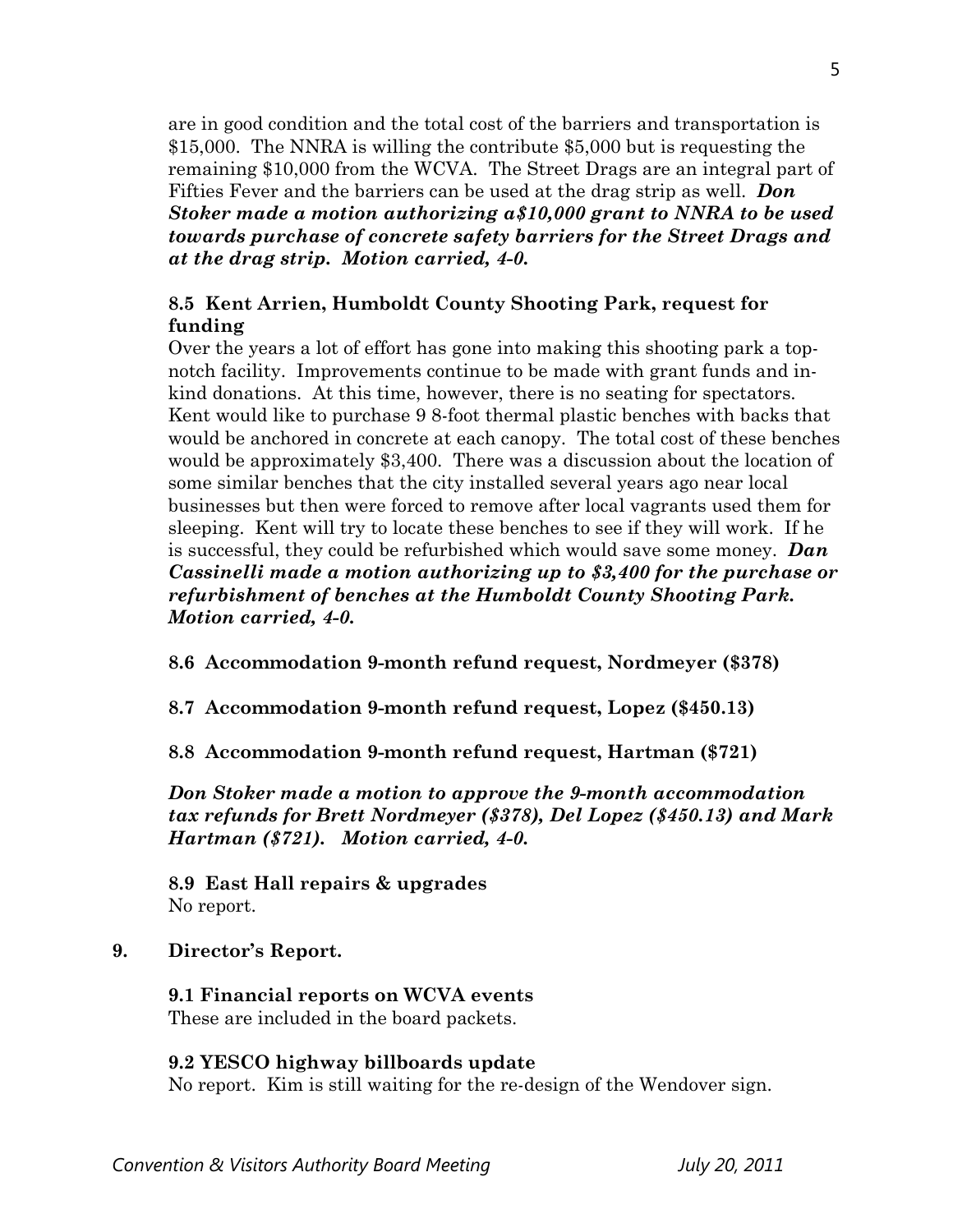#### **9.3 Update on Silver State International Rodeo**

There was a good turnout for this event. Kim hopes to have a full report on this event at a future meeting.

#### **9.4 Update on Nevada State Youth Livestock Show**

After last month's meeting Kim spoke with the producers of this event and shared the concerns expressed by the local 4H representatives. They do not want to cause any problems in the community and so have decided to cancel this event altogether.

#### **9.5 Update on parking lot improvements**

Kim was able to get Curtis Machinery in to do prep work on the lot as requested by Steve West at the meeting on July 12 after this board approved the parking lot work by the company that is currently in town doing work for the city. Don spoke with Steve today and he is expecting to have a crew start to work on it either tonight or tomorrow night. They will get the first coat done in time so that the lot can be used next week during the Superior Livestock Auction. The final coating will be done 10-12 days after the first one.

## **9.6 Purchase of 8-foot Mity Lite tables for major events, i.e. Superior Livestock Auction**

Kim had planned to request that the Convention Center purchase these tables so that we don't have to transport tables from the Winnemucca Events Complex every time we have a large event outside. However, he does not have all the information tonight and will bring this before the board next month.

## **10. Secretary and Counsel, Monthly report.**

**10.1 Discussion of meeting procedures**  No report.

 **10.2 Monthly report including compliances**  No report.

#### **10.3 Chamber of Commerce report**

This is included in Bill's report.

## **10.4 Review & action if needed on annual reports to County Debt Management Commission & to Taxation on debt report and on 5-year capital improvement plan**

Kendall has submitted this report to the Nevada Department of Taxation and will get a copy to Bill to submit to the county.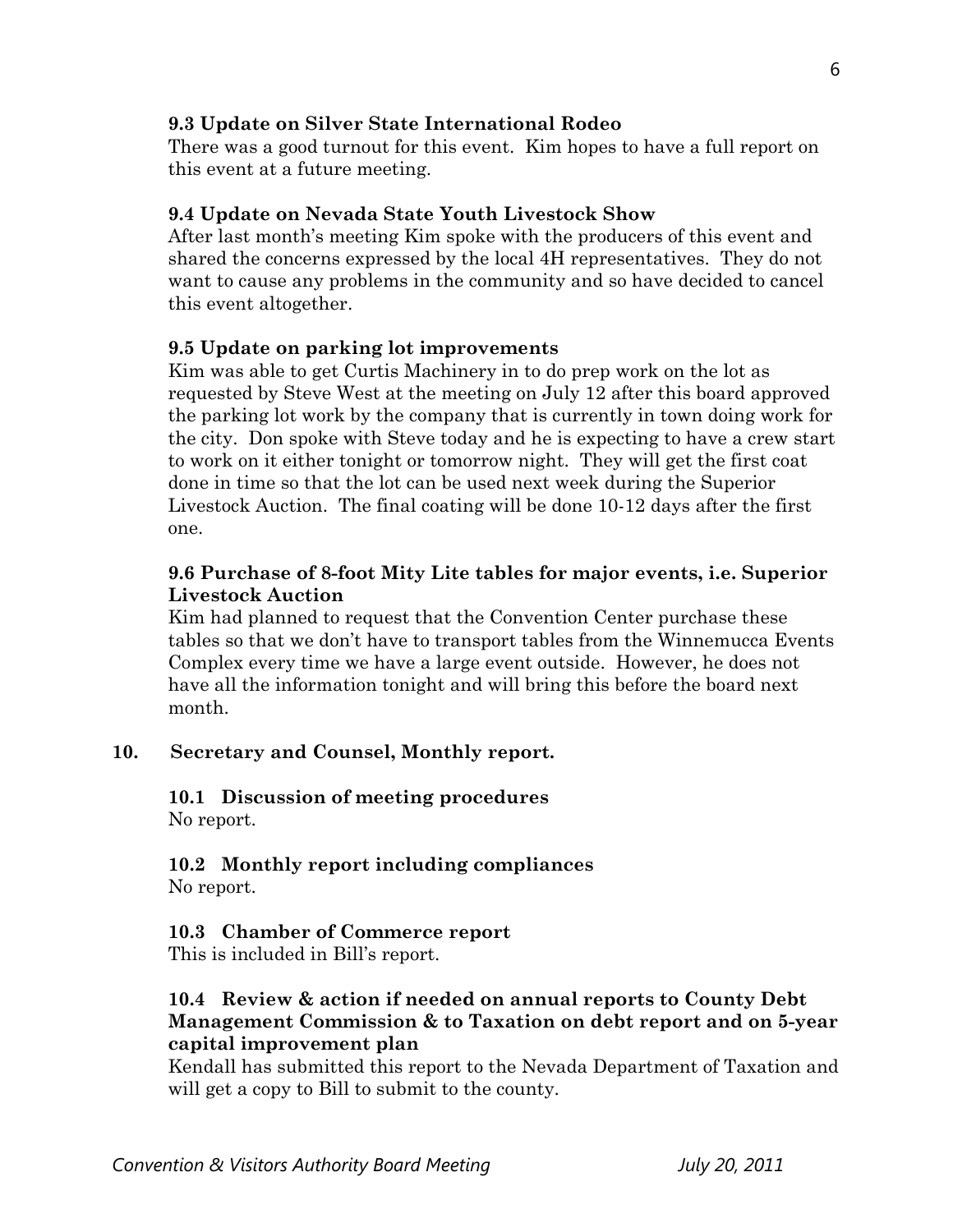## **10.5 Report on delinquencies and possible action on liens**  No report.

#### **10.6 East Hall carpet and painting projects update**  No report.

## **10.7 Buckaroo Hall of Fame display loan agreement**  No report.

## **10.8 Indoor roping arena status**

No report.

## **10.9 Report on Mule Races jockey insurance premium**

Bill met with the auditor and provided him the information requested. However, last week we received notification that this policy had been cancelled due to failure to provide information. Bill has not had a chance to check into this further but he will and will report back to this board.

## **10.10 Report on 2011 Legislature and some effects on WCVA**

There are a couple of changes to the Open Meeting Law that we need to be aware of. The phrase "For possible action" must be at the end of every agenda item where there may be action taken of any kind.

## **11. Board Administrator.**

## **11.1 June Financial Reports**

The room tax figures continue to be strong this year. Even with the projects we have undertaken we are maintaining a good fund balance.

#### **12. Other Business.**

#### **12.1 2011 WCVA Audit**

Kendall has contacted our auditors and will be starting our audit in the near future.

## **13. Regular Business. Next Meeting. The Board confirmed the next regular meeting date of Wednesday, August 17, 2011, 4:00 pm.**

## **14. Adjourn.** *Don Stoker made a motion to adjourn this meeting. Motion carried, 4-0.*

The meeting was adjourned at 5:25 pm to the next regular meeting, or to the earlier call of the Chairman or to the call of any three (3) members of the Board on three (3) working days notice.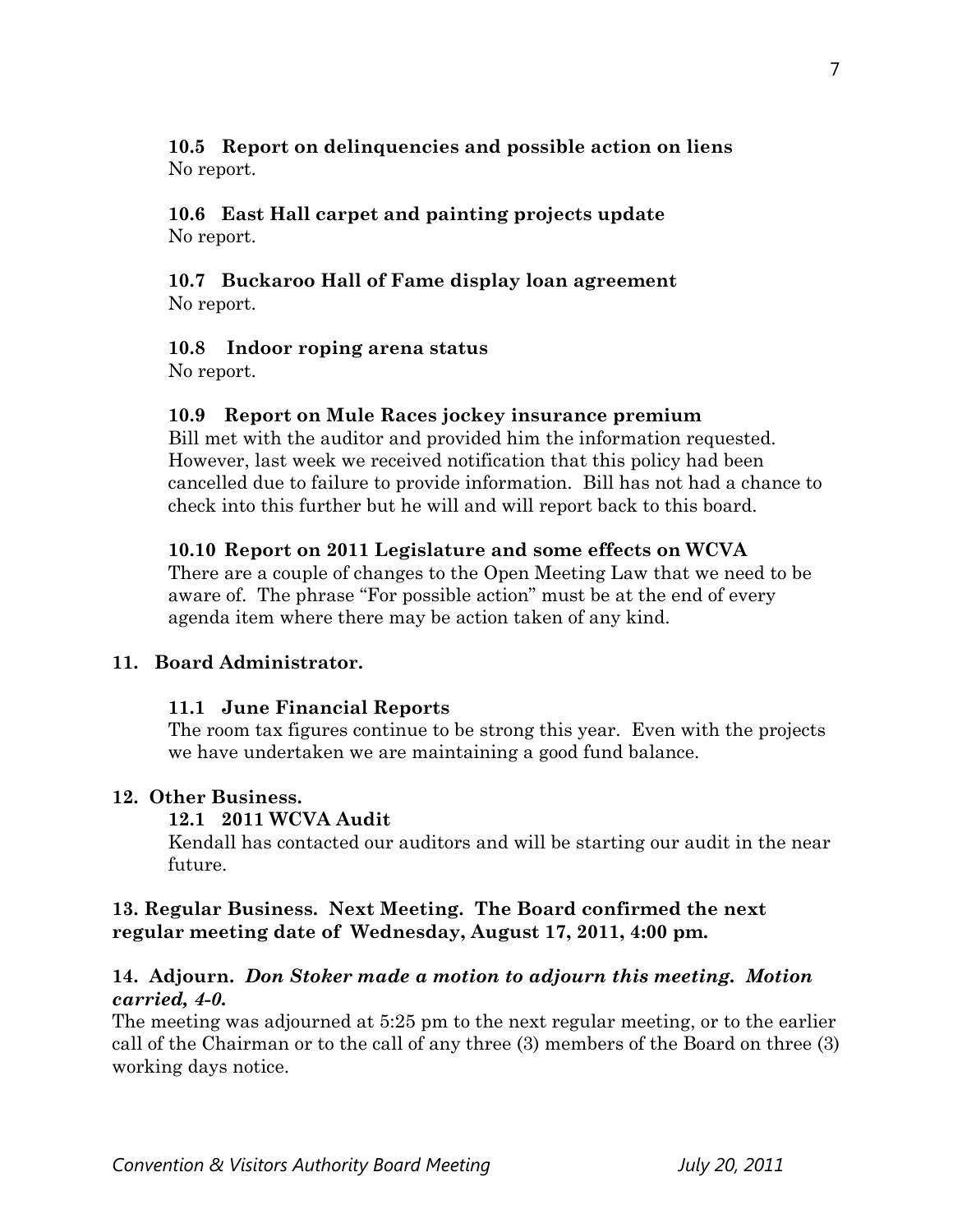Respectfully submitted,

Shelly Noble

APPROVED ON \_\_\_\_\_\_\_\_\_\_\_\_\_\_\_\_\_\_\_\_\_\_\_\_\_\_\_\_, 2011

As written\_\_\_\_\_\_\_\_\_\_\_\_\_\_\_

As corrected \_\_\_\_\_\_\_\_\_\_\_\_\_ Winnemucca Convention & Visitors Authority Board

Hotel Representative

\_\_\_\_\_\_\_\_\_\_\_\_\_\_\_\_\_\_\_\_\_\_\_\_\_\_\_\_\_\_\_\_ \_\_\_\_\_\_\_\_\_\_\_\_\_\_\_\_\_\_\_\_\_\_\_\_\_\_\_\_\_ TERRY BOYLE RODD WILLIAM STOWELL Chairman and Vice Chairman and Business Representative

DON STOKER JOYCE SHEEN Treasurer and Motel Representative City Representative

 ${\bf ABSENT}$ 

\_\_\_\_\_\_\_\_\_\_\_\_\_\_\_\_\_\_\_\_\_\_\_\_\_\_\_\_\_\_\_\_\_ DAN CASSINELLI County Representative

Convention & Visitors Authority Board Meeting **July 20, 2011** 

8